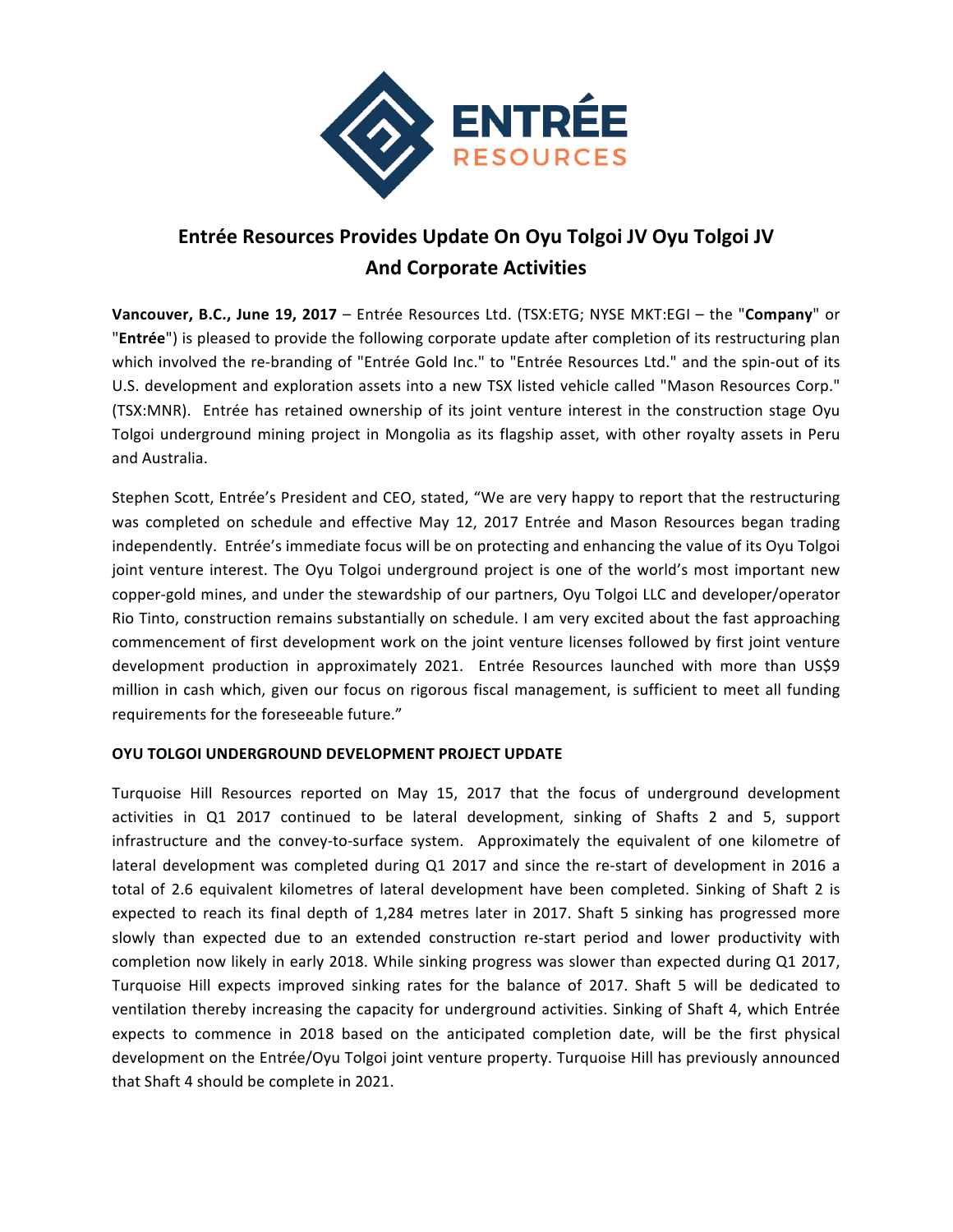Supporting infrastructure progressed during Q1 2017 with camp construction activities increasing. The new development crusher and dewatering system are on target to enable an additional development crew to be added in Q3 2017.

During Q1 2017, development of the convey-to-surface decline continued to progress following completion of bulk excavation at the end of 2016. The convey-to-surface system is the eventual route of the full 95,000 tonne per day underground ore delivery system to the concentrator. Turquoise Hill continues to expect production from the first draw bell on the Oyu Tolgoi property in mid-2020.

Refer to Turquoise Hill's May 15, 2017 press release for further details on the development of the underground mine at Oyu Tolgoi.

### **CORPORATE ACTIVITIES**

Near term priorities for Entrée will include:

- Completion of an updated Technical Report which will include a Preliminary Economic Assessment of the Entrée/Oyu Tolgoi joint venture's Hugo North Extension Lift 2 and Heruga deposits. Amec Foster Wheeler has been retained to complete an initial data review to be followed by the updated Technical Report. Completion of this Technical Report will be an important milestone and help investors understand the underlying value of Entrée's flagship asset.
- Entrée will continue to assess other value accretive royalty and development opportunities, however given the quality of existing assets, Entrée will take a very disciplined approach and apply stringent filters to the evaluation process.
- Identifying opportunities to streamline Entrée's joint venture interest and/or crystalize value ahead of production from the Entrée/Oyu Tolgoi joint venture property.
- The Company will continue to remain prudent and identify opportunities to reduce its corporate burn rate expected to be approximately US\$1 million per annum going forward.

### **MANAGEMENT**

Entrée Resources will continue to be managed by the successful Entrée Gold team led by Chairman Michael Howard, President and CEO Stephen Scott, CFO Duane Lo, VP Legal Affairs Susan McLeod, and VP Corporate Development Rob Cinits.

## **ABOUT ENTRÉE RESOURCES LTD.**

Entrée Resources Ltd. is a well-funded Canadian mining company with a unique carried joint venture interest on a significant portion of one of the world's largest copper-gold projects  $-$  the Oyu Tolgoi project in Mongolia. The Entrée/Oyu Tolgoi joint venture property includes the Hugo North Extension and Heruga copper-gold deposits, as well as a large underexplored, highly prospective land package. Rio Tinto is managing the construction of Lift 1 of the Hugo North underground block cave on both the Oyu Tolgoi mining license and the Entrée/Oyu Tolgoi joint venture property. Lift 1 underground development is fully financed. Entrée has a 30% carried interest in all mineralization identified above 560 metres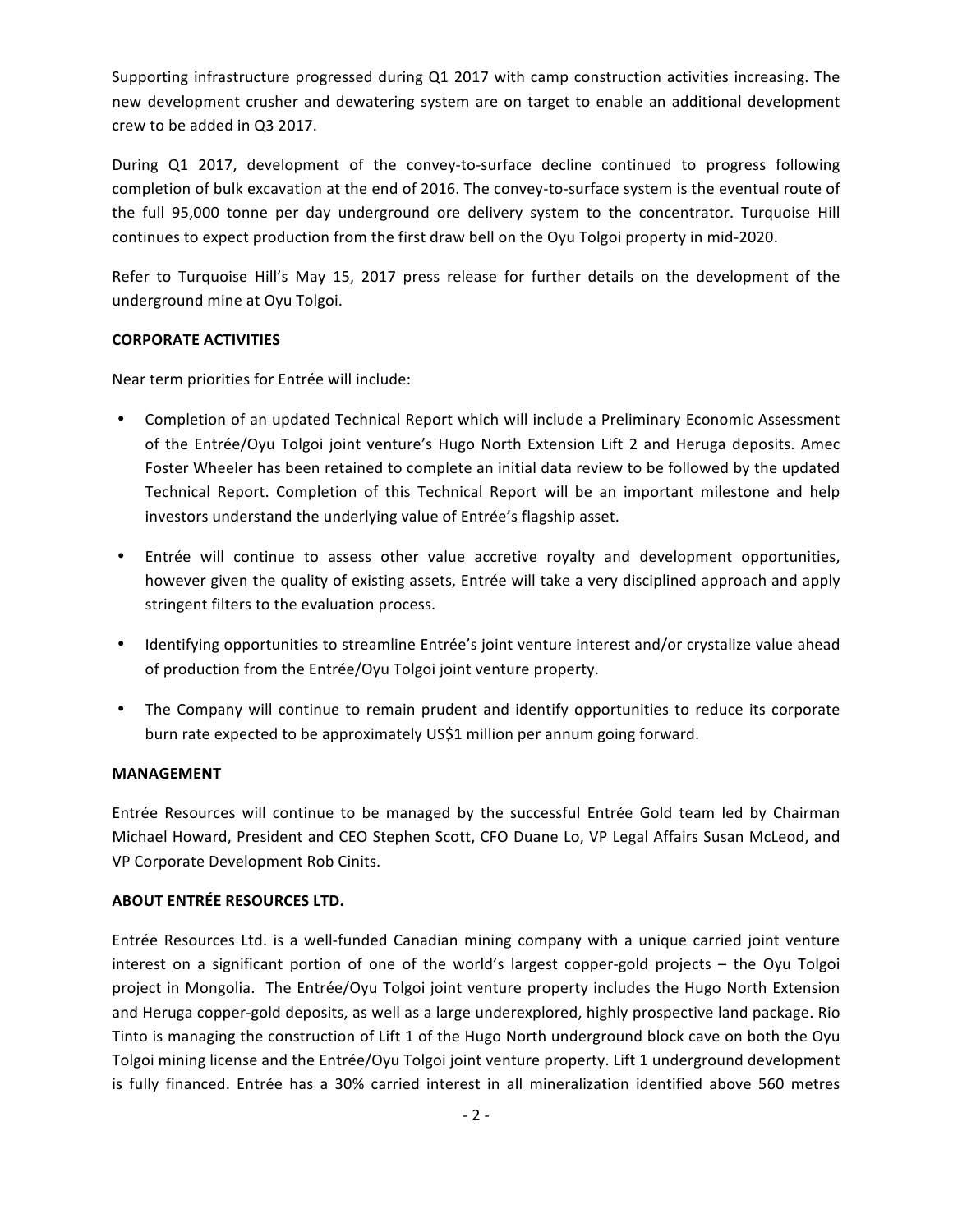elevation, and a 20% carried interest in all mineralization extracted below 560 metres elevation from the Entrée/Oyu Tolgoi joint venture property. Sandstorm Gold Ltd., Rio Tinto and Turquoise Hill Resources Ltd. are major shareholders of Entrée, holding approximately 14%, 10% and 8% of the shares of the Company, respectively. More information about Entrée can be found at www.EntreeResourcesLtd.com.

#### **FURTHER INFORMATION**

David Jan Investor Relations Entrée Resources Ltd. Tel: 604-687-4777 Fax: 604-687-4770 Toll Free: 1-866-368-7330 E-mail: djan@entreeresourcesltd.com

This news release contains forward-looking statements within the meaning of the United States Private Securities Litigation Reform Act of 1995 and forward-looking information within the meaning of applicable Canadian securities laws with respect to corporate strategies and plans; requirements for additional capital; uses of funds; the value and potential value of assets and the ability of Entrée to maximize returns to shareholders; anticipated future production, capital and operating costs, cash flows and mine life; completion of an updated technical report that includes a Preliminary Economic Assessment of Entrée's interest in Lift 2 of the Hugo North Extension deposit and the Heruga deposit; the expected timing of first physical development on the Entrée/Oyu Tolgoi joint venture property; the expected timing for completion of Shaft 4; the expected timing of first development production from Lift 1 of the Hugo North Extension deposit; construction and continued development of the *Oyu Tolgoi underground mine; anticipated business activities; proposed acquisitions and dispositions of assets; and future financial performance.*

While the Company has based these forward-looking statements on its expectations about future events as at the date that such statements were prepared, the statements are not a guarantee of Entrée's future performance and are based on numerous assumptions regarding present and future business strategies, local and global economic conditions, legal proceedings and negotiations and the environment in which the Company will operate in the future, including the price of copper, gold and silver, and the status of the Company's relationship and interaction with the Government of Mongolia, Oyu Tolgoi LLC ("OTLLC"), Rio Tinto and Turquoise Hill Resources. With respect to the construction and continued development of the Oyu Tolgoi underground mine, important risks, uncertainties and factors which could cause actual results to differ materially from future results expressed or implied by such forward-looking statements and information include, amongst others, the timing and cost of the construction and expansion of mining and processing facilities; the timing and availability of a long term power source for the Oyu Tolgoi underground mine; the ability of OTLLC to draw down on the supplemental debt under the Oyu Tolgoi project finance facility and the availability of additional financing on terms reasonably acceptable to OTLLC, Turquoise Hill and Rio Tinto to further develop Oyu Tolgoi; delays, and the costs which would result from delays, in the development of the underground mine; projected copper, gold and silver prices and demand; and production estimates and the anticipated yearly production of copper, gold and silver at the Oyu Tolgoi underground mine. Other *uncertainties and factors which could cause actual results to differ materially from future results expressed or implied by forward-looking* statements and information include, amongst others, unanticipated costs, expenses or liabilities; discrepancies between actual and estimated production, mineral reserves and resources and metallurgical recoveries; the size, grade and continuity of deposits not being interpreted correctly from exploration results; the results of preliminary test work not being indicative of the results of future test work; fluctuations in commodity prices and demand; changing foreign exchange rates; actions by Rio Tinto, Turquoise Hill and/or OTLLC and by government authorities including the Government of Mongolia; the availability of funding on reasonable terms; the impact of changes in interpretation to or changes in enforcement of laws, regulations and government practices, including laws, regulations and government practices with respect to mining, foreign investment, royalties and taxation; the terms and timing of obtaining necessary environmental and other government approvals, consents and permits; the availability and cost of necessary items such as power, water, skilled labour, transportation and appropriate smelting and refining arrangements; and misjudgments in the course of preparing forward-looking statements.

In addition, there are also known and unknown risk factors which may cause the actual results, performance or achievements of the Company to be materially different from any future results, performance or achievements expressed or implied by the forward-looking statements and information. Such factors include, among others, risks related international operations, including legal and political risk in Mongolia; risks associated with changes in the attitudes of governments to foreign investment; risks associated with the conduct of joint ventures; discrepancies between actual and anticipated production, mineral reserves and resources and metallurgical recoveries; global financial conditions; changes in project parameters as plans continue to be refined; inability to upgrade Inferred mineral resources to Indicated or Measured mineral resources; inability to convert mineral resources to mineral reserves; conclusions of economic evaluations; future prices of copper, gold, silver and *molybdenum;* failure of plant, equipment or processes to operate as anticipated; accidents, labour disputes and other risks of the mining industry; delays in obtaining government approvals, permits or licenses or financing or in the completion of development or construction activities; environmental risks; title disputes; limitations on insurance coverage; as well as those factors discussed in the Company's most recently filed Management's Discussion and Analysis and in the Company's Annual Information Form for the financial year ended December 31, 2016, dated March 10, 2017 filed with the Canadian Securities Administrators and available at www.sedar.com. Although the Company has